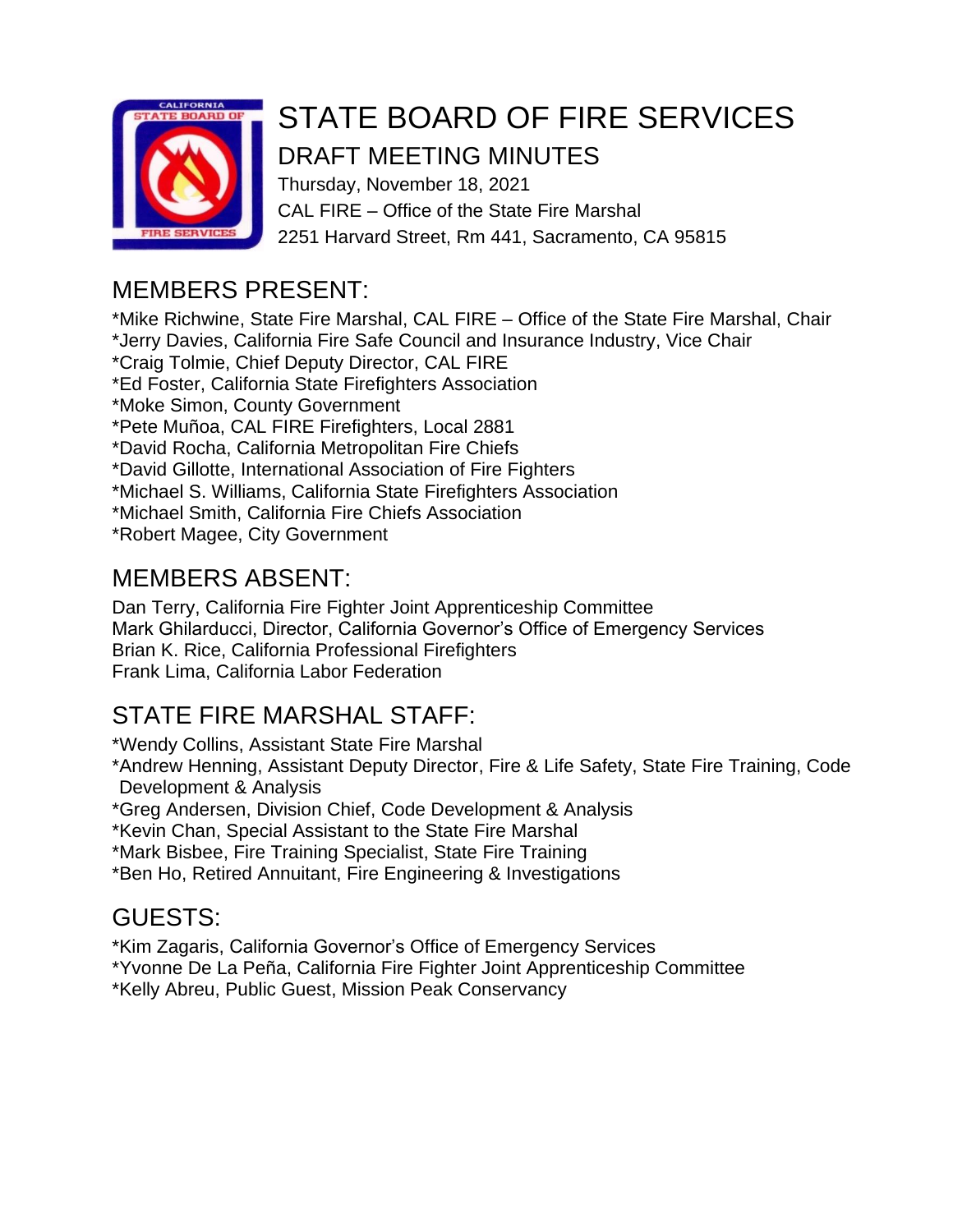# 1. CALL TO ORDER

Chair Mike Richwine called the State Board of Fire Services (SBFS) meeting to order at 1331 hours.

#### 2. ROLL CALL

Roll call was held, and quorum declared at 1336 hours.

### 3. INTRODUCTIONS

Self-introductions of staff and guests were conducted.

### 4. APPROVAL OF MINUTES

Chair Mike Richwine asked for approval of the Minutes of the August 19<sup>th</sup>, 2021, meeting.

#### **It was moved by Member Mike Williams to approve the meeting minutes; motion seconded by Member Moke Simon. Chair Mike Richwine called for public comment.**

Guest Kelly Abreu commented on the agenda item in the old business related to the SBFS/CHP (State Board of Fire Services/California Highway Patrol) Highway Incident Training Video. He noted that the situations were not isolated incidents and mentioned that he was in San Diego in 2014 when a Chula Vista Fire Engineer was handcuffed and put into a police car. He noted that it happened again in Montecito, California, in 2010. He mentioned that he appreciated that the problem was being addressed so that fire professional could do their jobs.

Chair Mike Richwine thanked him and stated on record that CHP is working collaboratively with SBFS on the training program. Chair Mike Richwine then asked for a vote to approve the minutes.

#### **A vote was taken, and the motion was carried by majority at 1341 hours. Member Mike Smith abstained because he was absent at the August 19th meeting.**

#### 5. ANNOUNCEMENTS

There were no announcements.

### 6. CONSENT ITEMS

Chair Mike Richwine asked if anyone wanted to pull any items off the consent items for discussion. Member Mike Smith requested to pull item number five, "Recognized Fire Departments," to be discussed separately. Chair Mike Richwine asked for a motion to approve items one, two, three, four, and six.

#### **It was moved by Member Dave Gillotte to approve the consent items; motion seconded by Member Pete Muñoa. Chair Mike Richwine called for a vote and the motion was carried unanimously at 1343 hours.**

Chair Mike Richwine turned the floor to Member Mike Smith for discussion of item five.

Member Mike Smith had one question. He noted that it did not appear that the tribal fire departments of federally recognized tribes or state recognized tribes were included in those recognized fire agencies under any definition and asked how tribal fire departments in California would be dealt with.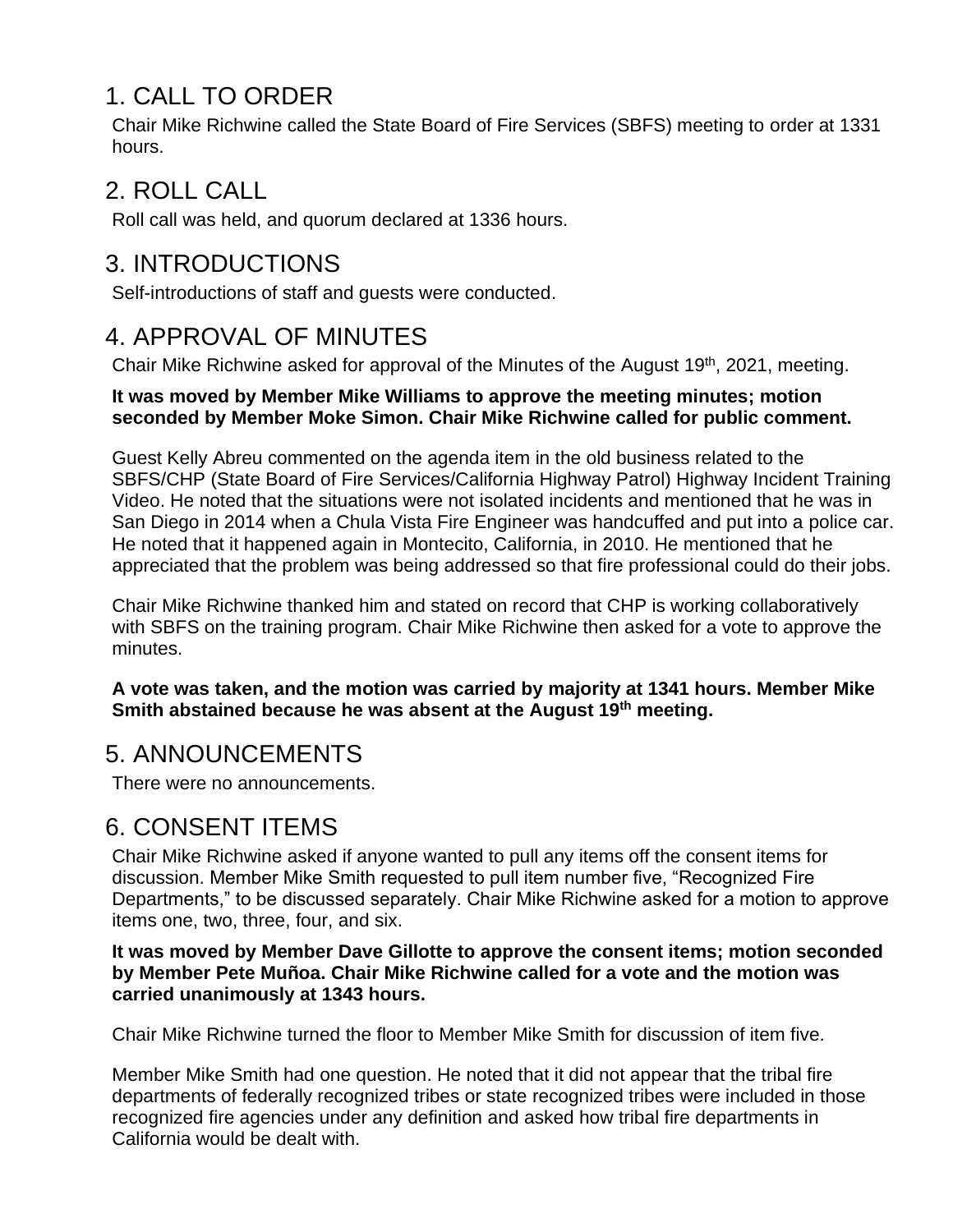Chair Mike Richwine responded that they have to have a legal jurisdiction and governance, and that governance has to be recognized. As it relates to State Fire Training (SFT), they have to have the resources to become an accredited academy and the resources to support the training activities. He then turned it over to Andrew Henning to weigh in.

Andrew Henning stated that they currently have a lot of agencies in their system that have had no updates to the fire chiefs or authorized signatories. They also have fire brigades in the system. Per the direction from the Statewide Training and Education Advisory Committee (STEAC), they looked into that and came forward with a policy. The staff report limits who can participate in the SFT system in regard to tribal fire departments. They will amend the staff report to include the tribal departments that are responsible for their jurisdiction.

Member Mike Smith suggest amending it similar to where the staff report says "United States Military Fire Department stationed within California" so that California tribal fire departments, or tribal fire departments operated by a recognized tribal government and the State of California, would be recognized.

Member Mike Williams made a couple of comments. Regarding the classification of agencies, he asked if "fire brigades" is a catch all term or if it is that specific. He also asked if that included fire companies because there was no reference to fire companies in the staff report. He felt it would probably be wise to specify what fire brigade means. He didn't have any issue with the policy but felt it should clarify some of those areas.

Andrew Henning thanked him for the feedback.

Chair Mike Richwine asked for a motion to approve.

**It was moved by Member Mike Smith to approve the consent items; motion seconded by Member Mike Williams. Chair Mike Richwine called for a vote and the motion was carried unanimously at 1348 hours.**

#### 7. PROGRAM AND ADVISORY COMMITTEE REPORTS

Andrew Henning gave the State Fire Training report. He stated that they are accepting cadre member applications and that the deadline to apply is November 28<sup>th</sup>. He said that there will be several different curriculum cadres: a firefighter survival cadre, a cadre to update their rapid intervention crew operations (RIC), and a cadre to update their trench rescue curriculum. They will also be transitioning from their vehicle extrication course to a common passenger vehicle, which is the National Fire Protection Association (NFPA) definition. He also mentioned that if that cadre has time, it will also be adding a larger vehicle that is designed for buses and heavy equipment, which is also an NFPA standard. For SBFS Members, he mentioned that there were issues to the prior update to firefighter survival, so he wanted to make sure that they were staying in alignment with the International Association of Fire Fighters (IAFF) course. He said they are seeking a recommendation for a current IAFF instructor to participate in the cadre.

Member Dave Gillotte offered to check with IAFF District 10 to look for instructors to participate. He will be working directly with Andrew Henning on this.

Andrew Henning reported that the Structural Collapse cadre met in the fall and that they hope to bring it to the SBFS in the February meeting for a first reading. They are also working on updates on the Confined Space Rescue courses.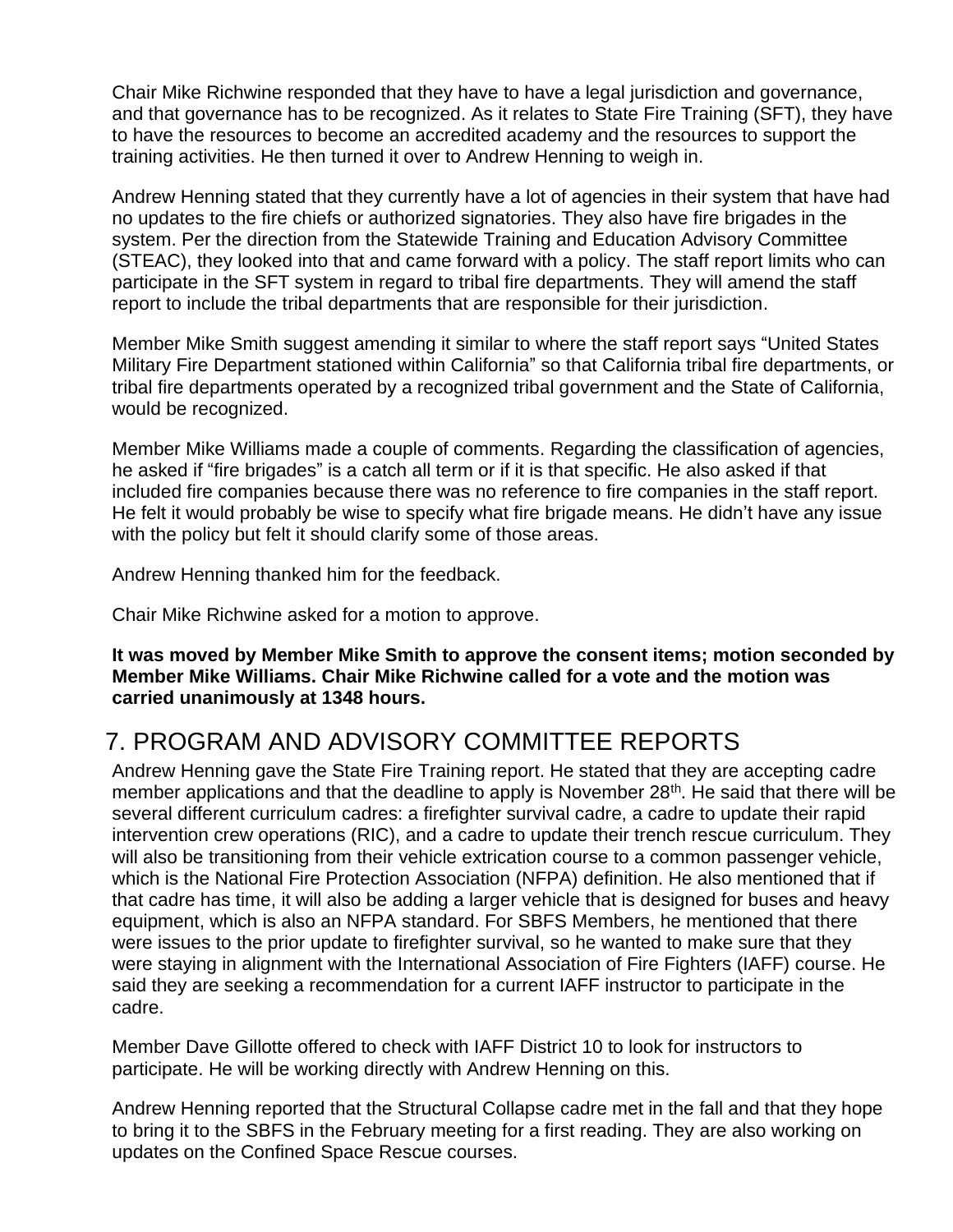Mark Bisbee gave a subcommittee update on the California Fire and Emergency Services Higher Education (FESHE). The report he gave had gone to STEAC the month prior. SFT has a pathway to higher education program. Phase one was completed in 2019 and that was the articulation of the Chief Fire Officer programs. Phase two is underway. That is to get American Council on Education accreditation for the Executive Chief Fire Officer and the Fire Marshal series, to get higher education credits for those courses. Phase three will center on a potential Center of Excellence, either in person or virtually in conjunction with the community colleges and the California State University (CSU) system. STEAC's subcommittee for FESHE convened in June and July and went through a Vision 2030 process. He is leading the California FESHE consortium, which consists of five to eight CSU campuses and the fire tech directors from the community college system. The CSU system wanted to know what the fire service wants, so that question was taken to STEAC, and a committee was formed. The expansion of FESHE will include administrative staff, current and future non-agency workforces, and fire researchers and scientists. They evaluated the needs of the future fire and emergency service professionals and determined what skills were needed to keep up with the evolving landscape that we're in. There is a national model, but it doesn't necessarily suit the needs of California, as there is little mention of wildland. Because it needs to be modified, they are coming up with a California FESHE career development model that is based off the national model.

Member Jerry Davies asked if there was a timeline when some of the new courses would be offered.

Mark Bisbee responded that many of the courses have been offered since 2019 and that many of the courses are available right now. But the rest still need work and will be available a couple years down the road.

Member Jerry Davies followed up with a question and asked if high school students from another state could move to California and participate in these programs in the future.

Mark Bisbee responded that they could do that right now at the community college level. It is called a two-plus-two where they spend two years in community college taking their general education that is transferrable to a CSU.

Greg Andersen gave a Code Development & Analysis update. He stated that they were wrapping up the 2022 Building Standards Code for California. The Commission hearings for the mechanical, electrical, plumbing and energy codes will be in December and then the remainder, which will include the building, fire, and other codes, will be in January. They will go out to the publisher by July 1<sup>st</sup> of 2022 and will be effective on January first of 2023. One of the big items for State Fire Marshal is the fire code in chapter 49, which includes the wildland urban interface and will include excerpts and pointers to the Public Resources Code and Title 14, and will include defensible spaces, community planning, and vegetation management. They wanted to put it all in one spot for the fire service to get more compliance and equal enforcement throughout the state. They also worked on other things that were driven by statute, such as specified state occupied buildings from Senate Bill 85, large family daycares from Senate Bill 234, and vehicle protection for energy storage systems. At the International Code cycle, they have completed Group A codes which will be their 2024 codes and will be California's 2025 codes. That was completed this fall in Pittsburgh and includes the fire code and most of our building code sections that affect the fire service. Next year will be moving into Group B for the residential code.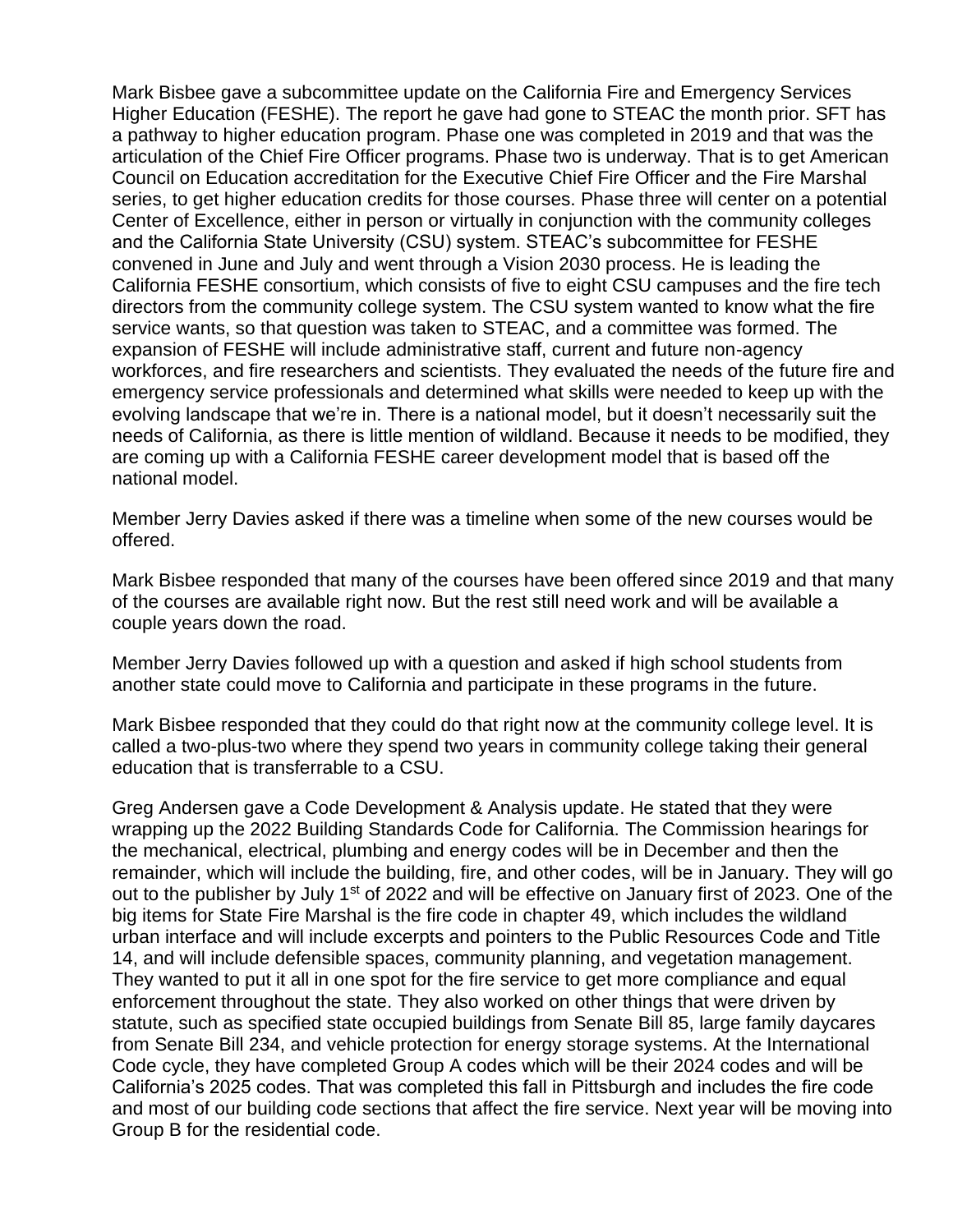Chair Mike Richwine mentioned that the International Code Council (ICC) has developed a Wildland Urban Interface (WUI) code and that we are looking to adopt it in California. He asked Greg Andersen to talk about the progress of that workgroup process.

Greg Andersen stated that the WUI workgroup has been meeting for over a decade to address the building standards. They have codes at the ICC level and the workgroup is examining if it is possible to use that as a model code. It will require modifications that will not be a part of the intervening cycle, so it will be a part of the next triennial cycle. They are including the Board of Forestry in the discussions.

#### 8. OLD BUSINESS

Andrew Henning gave a report on the collaborative SBFS/CHP Highway Incident Training Video. The working group met at the end of October to brainstorm ideas and content, and the CHP has taken the information back to their public information office develop a storyboard for the videos. The workgroup will be meeting again in early December to review the concepts and figure out how to move forward. The goal is to have a short video with Gordon Graham and a fire representative narrating back and forth. The brainstorm found that many of fire service priorities were the same as the CHP's priorities, with very few priorities specific only to either entity.

Member Mike Williams added that there was also interest in developing additional short videos for line supervision and administrative staff.

Member Pete Muñoa added that the workgroup went well, and he sees a lot of opportunities to improve the relationship between fire and the CHP.

Chair Mike Richwine mentioned that the fire representative for the video, Joe Castro, was retired and that he heard they were working with IAFF to find a replacement. Andrew Henning stated that there was a recommendation during the workgroup meeting to recruit Michael Goldfeder, a fire representative from out of state, to take Joe Castro's place. The group discussed the matter, and it was agreed that the fire representative should also be from California. One of the names that was recommended was Paul Stein.

#### 9. NEW BUSINESS

There was no new business.

#### 10. ORGANIZATIONAL UPDATES

Member Craig Tolmie gave a CAL FIRE report. He stated that CAL FIRE was fully staffed statewide and would be monitoring staffing needs into December, dependent on weather conditions. He also announced that CAL FIRE Director Thom Porter, as well as himself, would be retiring in December and that the Department would be going through a period of transition.

Member Ed Foster reported that Jeff Meston has moved over to work with Cal Chiefs Association and that the California State Firefighters Association (CSFA) has appointed Marty Creel, from the Downieville Fire Department, as interim executive director.

Yvonne De La Peña gave the California Fire Fighter Joint Apprenticeship Committee (CalJAC) report. They are working on their Emergency Medical Technician (EMT) Training Academy in Los Angeles and currently have 51 candidates. They are also working on some curriculum